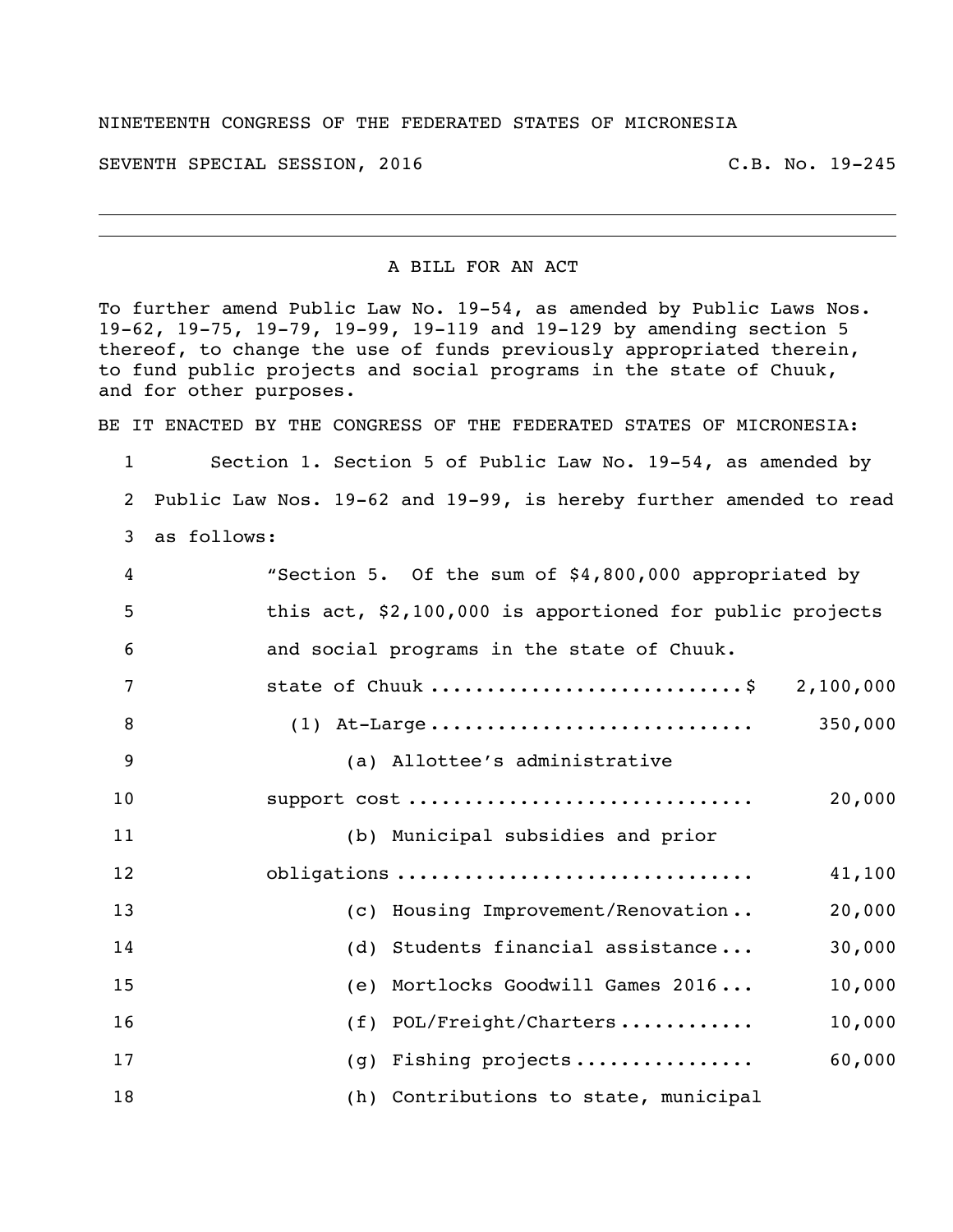| $\mathbf{1}$   | and community activities, programs                                                         |         |
|----------------|--------------------------------------------------------------------------------------------|---------|
| $\overline{2}$ | and events \$                                                                              | 41,400  |
| 3              | (i) Tolensom Community Facilities                                                          |         |
| 4              | lighting Systems                                                                           | 32,500  |
| 5              | (j) Land transportation                                                                    | 30,000  |
| 6              | (k) Roads/Docks/Seawalls improvement                                                       |         |
| 7              | and beautifications                                                                        | 20,000  |
| 8              | (1) Leadership, Patient, COAP travel                                                       | 35,000  |
| 9              | (2) Election District No. 1                                                                | 350,000 |
| 10             | (a) Purchase and operation of                                                              |         |
| 11             | MIDA's Sea vessels                                                                         | 90,000  |
| 12             | (b) Municipal governments subsidy                                                          | 66,000  |
| 13             | (c) Poverty alleviation, Housing and                                                       |         |
| 14             | Multi-purpose buildings repair, improvement                                                |         |
| 15             | and projects                                                                               | 144,000 |
| 16             | (d) Municipal/Community/traditional                                                        |         |
| 17             | event special occasions                                                                    | 30,000  |
| 18             | (e) Mortlocks students scholarships at                                                     |         |
| 19             | Christian Faith Walk College (CFC)                                                         | 10,000  |
| 20             | (f) Mortlockese students at Christian                                                      |         |
| 21             | College Pastoral Institute (CCPI)                                                          | 10,000  |
| 22             | (3) Election District No. 2                                                                | 350,000 |
| 23             | (a) Community housing rehabilitation                                                       |         |
| 24             | $\texttt{program} \dots \dots \dots \dots \dots \dots \dots \dots \dots \dots \dots \dots$ | 100,000 |
| 25             | (b) Fishing projects                                                                       | 30,000  |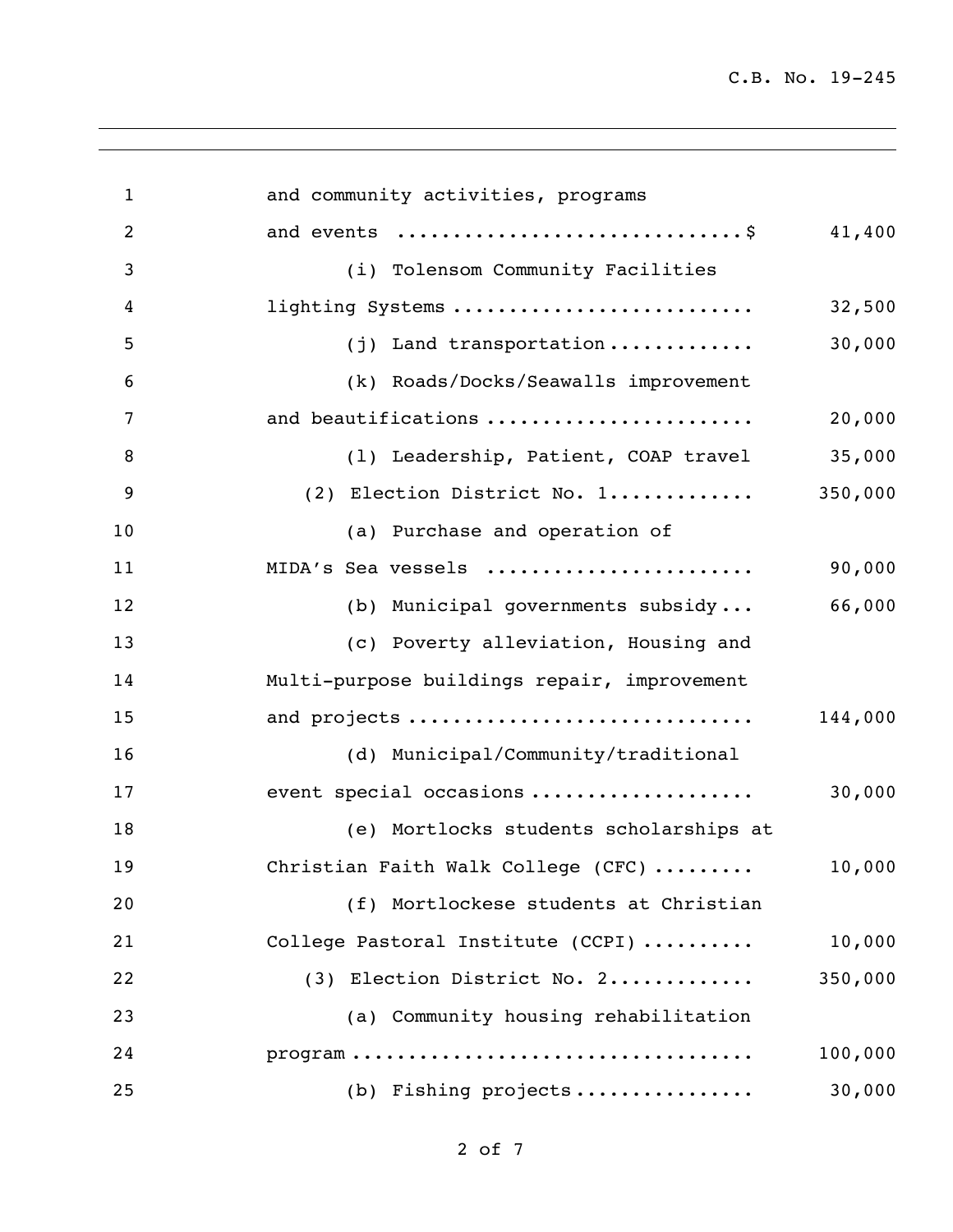| $\mathbf{1}$ | (c) Election District 2 administrative                                               |         |
|--------------|--------------------------------------------------------------------------------------|---------|
| 2            |                                                                                      | 20,000  |
| 3            | (d) POL/Freight/Charters                                                             | 10,000  |
| 4            | Land transportation<br>(e)                                                           | 15,000  |
| 5            | (f) Chuuk International Airport WIFI                                                 | 2,500   |
| 6            | (g) Community Outreach and Advocacy                                                  |         |
| 7            | $\texttt{program} \dots \dots \dots \dots \dots \dots \dots \dots \dots \dots \dots$ | 30,000  |
| 8            | (h) Contractual services (school                                                     |         |
| 9            | teacher/(cook/consultant)                                                            | 10,000  |
| 10           | (i) Weno General Election                                                            | 17,500  |
| 11           | (j) Human remain repatriation                                                        | 10,000  |
| 12           | (k) Prior obligation and                                                             |         |
| 13           | outstanding debts                                                                    | 10,000  |
| 14           | (1) Food security program                                                            | 30,000  |
| 15           | (m) Students financial assistance and                                                |         |
| 16           | outstanding debts                                                                    | 10,000  |
| 17           | (n) Weno Municipal government subsidy                                                | 5,000   |
| 18           | (o) Water system project                                                             | 10,000  |
| 19           | (p) Solar and power distribution system                                              | 10,000  |
| 20           | (q) Community leaders'                                                               |         |
| 21           | conference/travel cost                                                               | 10,000  |
| 22           | (r) Chuuk State Governor's Office subsidy                                            | 10,000  |
| 23           | (s) Youth activities, programs and events                                            | 5,000   |
| 24           | (t) Chuuk Women Council                                                              | 5,000   |
| 25           | (4) Election District No. 3                                                          | 350,000 |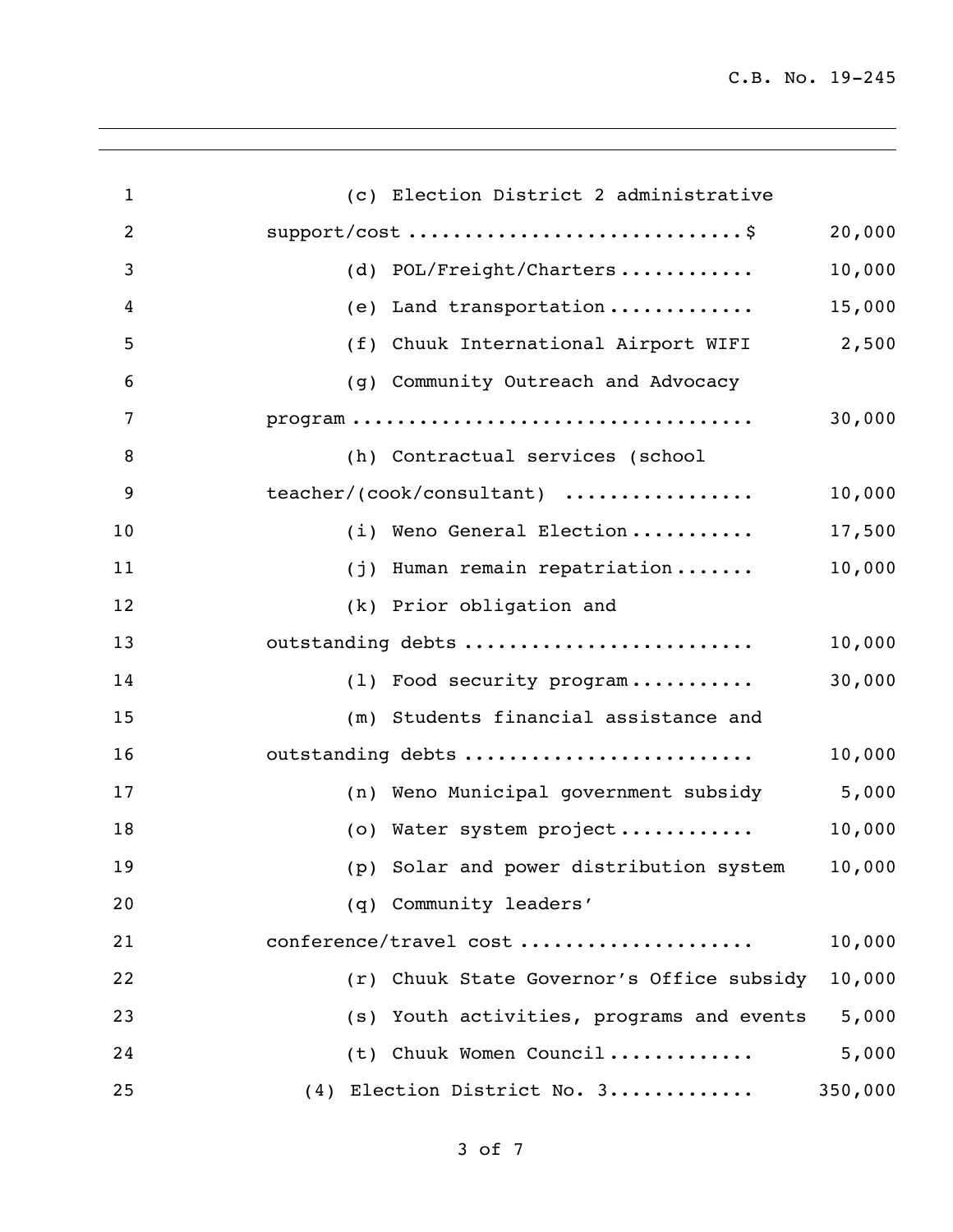| $\mathbf{1}$   | (a) Fishing project grant\$                  | 55,000 |
|----------------|----------------------------------------------|--------|
| $\overline{2}$ | (b) Housing and Community Hall               |        |
| 3              | supplemental/typhoon Maysak                  | 30,000 |
| 4              | (c) Multi-purpose building/facilities        |        |
| 5              | repair/improvement                           | 20,000 |
| 6              | (d) ED3 Network improvement/installation/    |        |
| 7              | IP Network and internet connectivity project | 30,000 |
| 8              | (e) Purchase of Heavy Equipment              | 25,000 |
| 9              | (f) Coconut trees rehabilitation project     | 25,000 |
| 10             | (g) Road/Seawalls/Taro Patch protection/     |        |
| 11             | improvement/relocation/beautification -      |        |
| 12             | Polle to Ununo, Fefen                        | 10,000 |
| 13             | (h) Failuk Uteisom cultural Community        |        |
| 14             | Hall, Fongen, Fefen                          | 5,000  |
| 15             | (i) Farmers and Associations                 |        |
| 16             | contribution/(intensive program) Fefen       | 7,000  |
| 17             | (j) Food relief program/contribution         | 30,000 |
| 18             | (k) Contributions to Associations in US      |        |
| 19             | Mainland, Hawaii, Guam and Saipan            | 15,000 |
| 20             | (1) Water system project                     | 10,000 |
| 21             | (m) Students/SNDA sub office                 |        |
| 22             | transportation need and services in Pohnpei  | 7,000  |
| 23             | (n) Administrative support service/costs     | 15,000 |
| 24             | (o) Community Outreach and Advocacy          |        |
| 25             |                                              | 20,000 |
|                |                                              |        |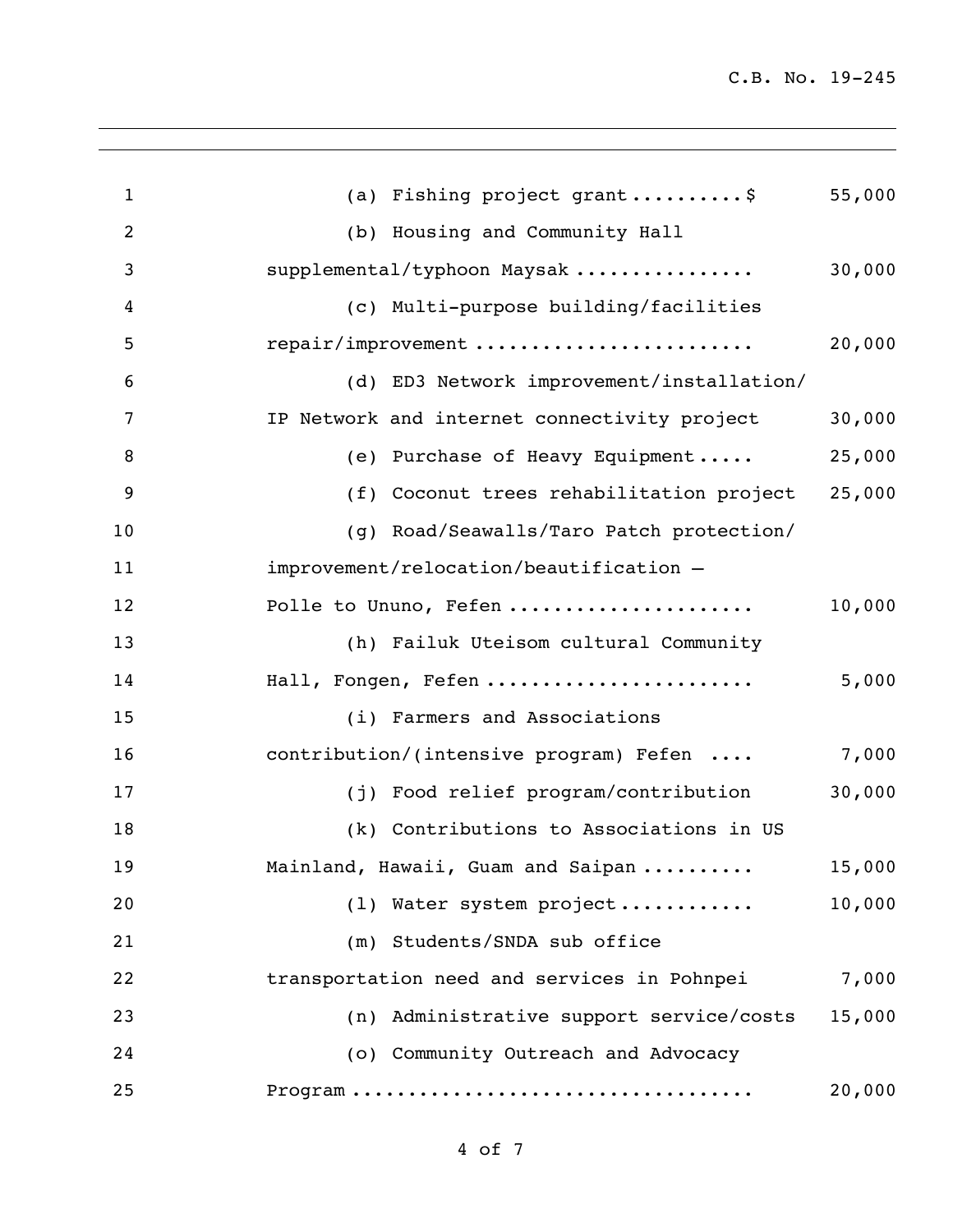| $\mathbf{1}$   | (p) Community Hall - Nefoo              |         |
|----------------|-----------------------------------------|---------|
| $\overline{2}$ | Uteisom Nukanap, Uman \$                | 6,000   |
| 3              | (q) Fitiman, Uteisom Community Hall,    |         |
| 4              | Machou, Uman                            | 7,000   |
| 5              | (r) Epinefow Community Hall             |         |
| 6              | supplement Sopou, Uman                  | 3,000   |
| 7              | $(s)$ SNDA Office space rental          | 10,000  |
| 8              | (t) Road improvement/repair (Paitiw     |         |
| 9              | Elementary School)                      | 10,000  |
| 10             | (u) Business startup                    |         |
| 11             | and Entrepreneurship                    | 10,000  |
| 12             | (5) Election District No. 4             | 350,000 |
| 13             | (a) Fishing project subsidy             | 50,000  |
| 14             | (b) Humanitarian assistance subsidy     | 50,000  |
| 15             | (c) FDA Administrative cost             | 15,000  |
| 16             | Municipal governments subsidies<br>(d)  | 100,000 |
| 17             | (e) Low Income housing subsidy          | 50,000  |
| 18             | (f) Repatriation of human remain        | 15,000  |
| 19             | (g) Leadership/students/patients travel | 20,000  |
| 20             | (h) Students land transportation        | 20,000  |
| 21             | (i) Faichuk Island Leaderhip conference | 30,000  |
| 22             | (6) Election District No. 5             | 350,000 |
| 23             | (a) POL/Freight/Charter                 | 20,000  |
| 24             | (b) Community and Low income housing    |         |
| 25             | improvement/renovation                  | 35,000  |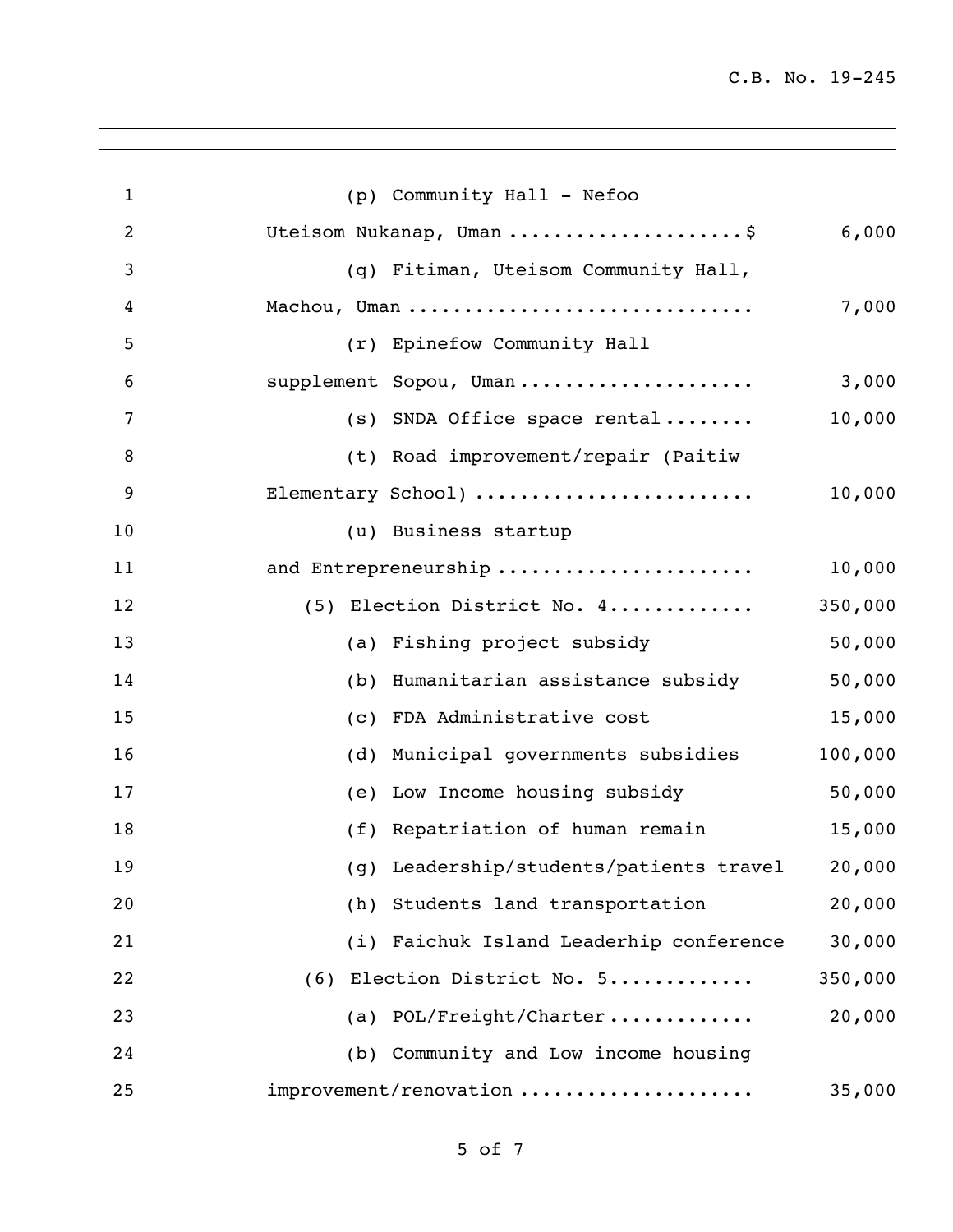| $\mathbf{1}$   | (c) Municipal governments subsidy\$<br>20,000                                                            |
|----------------|----------------------------------------------------------------------------------------------------------|
| $\overline{2}$ | (d) Northwest House of Representative                                                                    |
| 3              | delegation subsidy<br>15,000                                                                             |
| $\overline{4}$ | (e) Community Outreach and Advocacy                                                                      |
| 5              | ${\tt Program}\ \dots \dots \dots \dots \dots \dots \dots \dots \dots \dots \dots \dots \dots$<br>15,000 |
| 6              | (f) Students Financial Assistancesubsidy<br>30,000                                                       |
| 7              | 20,000<br>(g) Food relief program                                                                        |
| 8              | (h) Election District No. 5                                                                              |
| 9              | Administrative Support<br>20,000                                                                         |
| 10             | (i) Pacific Festival of Arts                                                                             |
| 11             | participants<br>30,000                                                                                   |
| 12             | (j) Patient Referral and Human                                                                           |
| 13             | Remain Repatriation<br>20,000                                                                            |
| 14             | 10,000<br>(k) Contractual Service for Grant Writer                                                       |
| 15             | (1) Solar and Communication System<br>50,000                                                             |
| 16             | (m) Water Tanks $[15,000]$<br>23,000                                                                     |
| 17             | (n) [MS Yolap operation subsidy] Polowat                                                                 |
| 18             | dispensary building renovation $\ldots \ldots$ [8,000]<br>5,000                                          |
| 19             | (o) Land transportation<br>17,000                                                                        |
| 20             | Northwest dispensary boats and motor<br>15,000<br>(p)                                                    |
| 21             | 5,000<br>(q) Chuuk Conservation Society subsidy                                                          |
| 22             | (r) Youth and Family Learning Resource                                                                   |
| 23             | Center subsidy<br>$[5,000]$ 0"                                                                           |
| 24             |                                                                                                          |
| 25             |                                                                                                          |